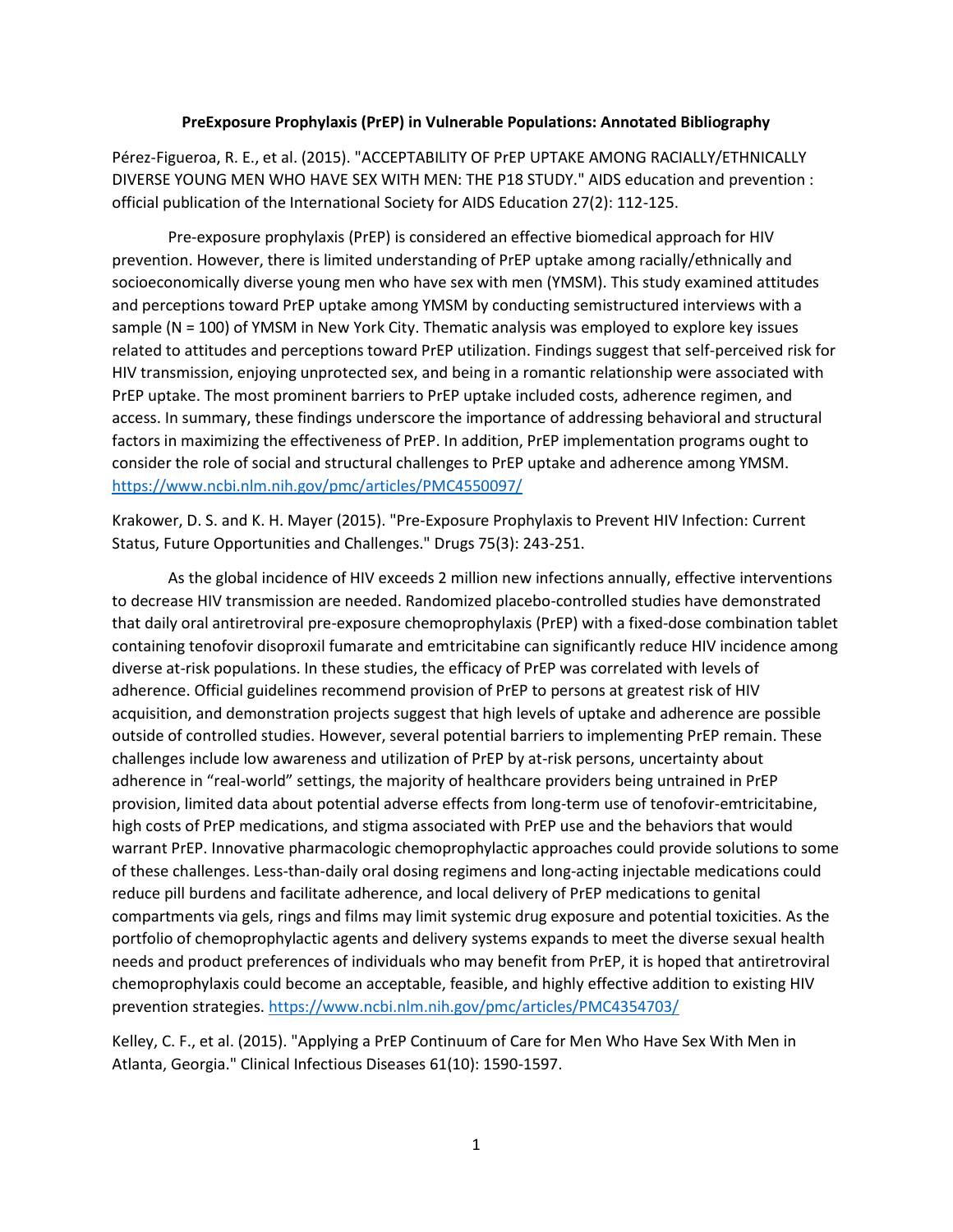Reductions in human immunodeficiency virus (HIV) incidence with pre-exposure prophylaxis (PrEP) for men who have sex with men (MSM) will require significant coverage of those at risk. We propose a simplified framework, similar to the HIV care continuum, to achieve protection with PrEP as follows: 1. At-risk MSM; 2. Awareness of and willingness to take PrEP; 3. Access to healthcare; 4. Receiving a prescription; and 5. Adhering to effective PrEP. We evaluated the PrEP care continuum on an Atlanta cohort of MSM and projected how many MSM might achieve protection from HIV. Even with optimistic estimates, few Atlanta MSM (15%) are projected to achieve protection from HIV with PrEP given the significant barriers described. Each continuum step represents an important point for intervention that could substantially increase the overall effectiveness of PrEP. In addition, novel strategies for PrEP delivery are needed to achieve the necessary effectiveness for Atlanta MSM at risk of HIV. [https://academic.oup.com/cid/article/61/10/1590/302887/Applying-a-PrEP-Continuum-of-Care](https://academic.oup.com/cid/article/61/10/1590/302887/Applying-a-PrEP-Continuum-of-Care-for-Men-Who-Have)[for-Men-Who-Have](https://academic.oup.com/cid/article/61/10/1590/302887/Applying-a-PrEP-Continuum-of-Care-for-Men-Who-Have)

Golub, S. A., et al. (2013). "From Efficacy to Effectiveness: Facilitators and Barriers to PrEP Acceptability and Motivations for Adherence Among MSM and Transgender Women in New York City." AIDS Patient Care and STDs 27(4): 248-254.

This study examined potential facilitators and barriers to pre-exposure prophylaxis (PrEP) use and their association with PrEP acceptability and motivations for adherence among 184 MSM and transgender women living in New York City. Participants were presented with educational information about PrEP and completed a computerized survey. Overall, 55.4% of participants reported willingness to take PrEP. The most highly endorsed barriers to PrEP use were health concerns, including both longterm impacts and short-term side effects, questions about PrEP's impact on future drug resistance, and concerns that PrEP does not provide complete protection against HIV. The most highly endorsed facilitator was free access to PrEP, followed by access to support services such as regular HIV testing, sexual health care/monitoring, and access to one-on-one counseling. Participants of color rated both barriers and facilitators as more important than their White counterparts. In multivariate models, barrier and facilitator scores significantly predicted not only PrEP acceptability, but also motivation for PrEP adherence among those who were likely to use PrEP. PrEP implementation programs should consider addressing these barriers and facilitators in protocol and policy development. Findings underscore the importance of support services, such as sexual health counseling, to the success of PrEP as a prevention strategy.<https://www.ncbi.nlm.nih.gov/pmc/articles/PMC3624632/>

Frankis, J., et al. (2016). "Who Will Use Pre-Exposure Prophylaxis (PrEP) and Why?: Understanding PrEP Awareness and Acceptability amongst Men Who Have Sex with Men in the UK – A Mixed Methods Study." PLoS ONE 11(4): e0151385.

BACKGROUND: Recent clinical trials suggest that pre-exposure prophylaxis (PrEP) may reduce HIV transmission by up to 86% for men who have sex with men (MSM), whilst relatively high levels of PrEP acceptability have been reported to date. This study examines PrEP awareness amongst sub-groups of MSM communities and acceptability amongst MSM in a low prevalence region (Scotland, UK), using a mixed methods design. METHODS: Quantitative surveys of n = 690 MSM recruited online via social and sociosexual media were analysed using descriptive statistics and multivariate logistic regression. In addition, n = 10 in-depth qualitative interviews with MSM were analysed thematically. RESULTS: Under one third (29.7%) of MSM had heard of PrEP, with awareness related to living in large cities, degree level education, commercial gay scene use and reporting an HIV test in the last year. Just under half of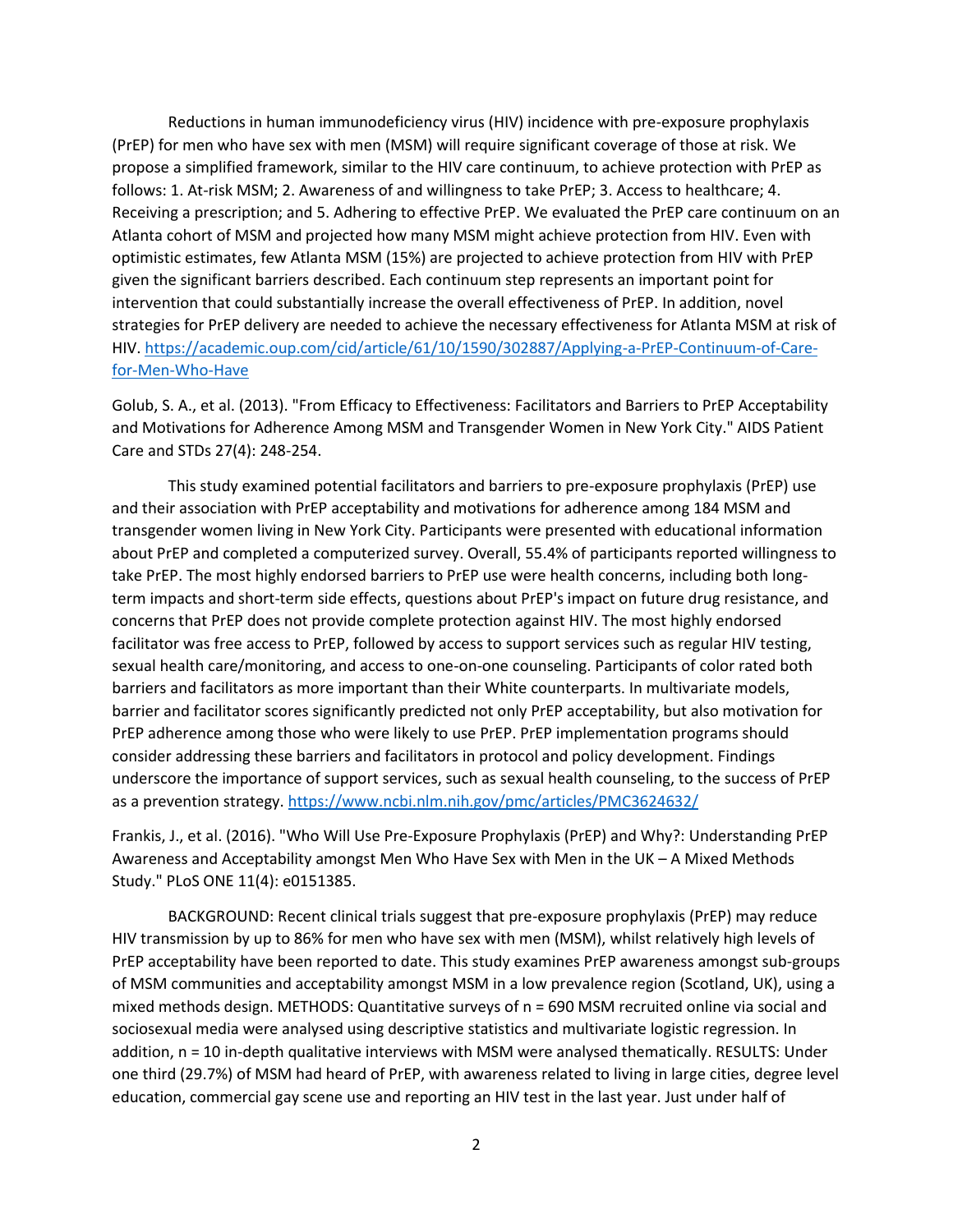participants (47.8%) were likely to use PrEP if it were available but there was no relationship between PrEP acceptability and previous PrEP awareness. Younger men (18–25 years) and those who report higher risk UAI were significantly more likely to say they would use PrEP. Qualitative data described specific PrEP scenarios, illustrating how risk, patterns of sexual practice and social relationships could affect motivation for and nature of PrEP use. CONCLUSION: These findings suggest substantial interest PrEP amongst MSM reporting HIV risk behaviours in Scotland. Given the Proud results, there is a strong case to investigate PrEP implementation within the UK. However, it appears that disparities in awareness have already emerged along traditional indicators of inequality. Our research identifies the need for comprehensive support when PrEP is introduced, including a key online component, to ensure equity of awareness across diverse MSM communities (e.g. by geography, education, gay scene use and HIV proximity), as well as to responding to the diverse informational and sexual health needs of all MSM communities.<https://www.ncbi.nlm.nih.gov/pmc/articles/PMC4836740/>

Deutsch, M. B., et al. (2015). "HIV pre-exposure prophylaxis in transgender women: a subgroup analysis of the iPrEx trial." The Lancet HIV 2(12): e512-e519.

SummaryBackground Pre-exposure prophylaxis (PrEP) with oral emtricitabine and tenofovir disoproxil fumarate is used to prevent the sexual acquisition of HIV in groups at high risk such as transgender women. We used data from the iPrEx study to assess PrEP efficacy, effectiveness, and adherence in transgender women. Methods The iPrEx trial was a randomised controlled trial of PrEP with oral emtricitabine plus tenofovir disoproxil fumarate compared with placebo in men who have sex with men (MSM) and transgender women, followed by an open-label extension. Drug concentrations were measured in blood by liquid chromatography and tandem mass spectroscopy. We did unplanned exploratory analyses to investigate differences in PrEP outcomes among transgender women and between transgender women and MSM. Findings Of the 2499 participants enrolled in the randomised controlled trial, 29 (1%) identified as women, 296 (12%) identified as trans, 14 (1%) identified as men but reported use of feminising hormones, such that 339 (14%) reported one or more characteristics and are classified as transgender women for the purpose of this study. Compared with MSM, transgender women more frequently reported transactional sex, receptive anal intercourse without a condom, or more than five partners in the past 3 months. Among transgender women, there were 11 HIV infections in the PrEP group and ten in the placebo group (hazard ratio 1·1, 95% CI 0·5–2·7). In the PrEP group, drug was detected in none of the transgender women at the seroconversion visit, six (18%) of 33 seronegative transgender women ( $p=0.31$ ), and 58 (52%) of 111 seronegative MSM ( $p<0.0001$ ). PrEP use was not linked to behavioural indicators of HIV risk among transgender women, whereas MSM at highest risk were more adherent. Interpretation PrEP seems to be effective in preventing HIV acquisition in transgender women when taken, but there seem to be barriers to adherence, particularly among those at the most risk. Studies of PrEP use in transgender women populations should be designed and tailored specifically for this population, rather than adapted from or subsumed into studies of MSM. <http://www.sciencedirect.com/science/article/pii/S2352301815002064>

Buchbinder, S. P., et al. (2014). "Who should be offered HIV pre-exposure prophylaxis (PrEP)?: A secondary analysis of a Phase 3 PrEP efficacy trial in men who have sex with men and transgender women." The Lancet infectious diseases 14(6): 468-475.

BACKGROUND: Pre-exposure prophylaxis (PrEP) has been proven to reduce HIV acquisition in men who have sex with men and transgender women (MSM/TGW). For maximal impact, PrEP should be